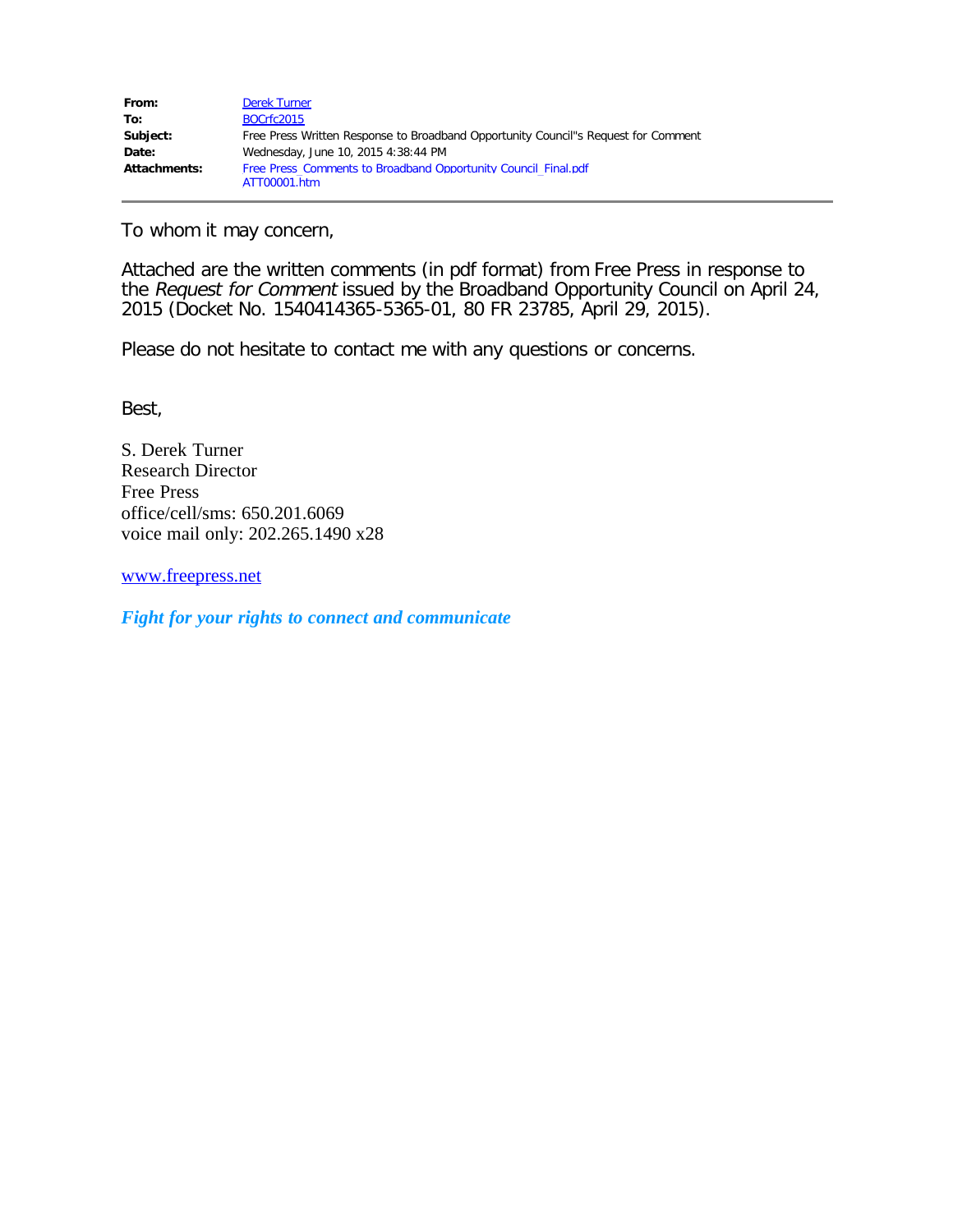MASSACHUSETTS 40 main st, suite 301 florence, ma 01062 tel 413.585.1533 fax 413.585.8904

WASHINGTON 1025 connecticut ave. nw, suite 1110 washington, dc 20036 tel 202.265.1490 fax 202.265.1489



June 10, 2015

Lisa Mensah Under Secretary for Rural Development United States Department of Agriculture

Lawrence E. Strickling Assistant Secretary for Communications and Information National Telecommunications and Information Administration U.S. Department of Commerce

1401 Constitution Avenue NW, Room 4626 Attn: Broadband Opportunity Council Washington, DC 20230

Re: Broadband Opportunity Council Notice and Request for Comment

Dear Ms. Mensah and Mr. Strickling,

 $\overline{a}$ 

Free Press<sup>1</sup> respectfully submits this response to the Council's *Request for Comment* on how federal agencies can promote broadband deployment, adoption and competition.2

The topic before the Council is vast. Deployment, adoption and competition in the broadband telecommunications market is as complex as in any other market, but with several additional complexities as well, based on: the essential nature of the service; the need for the infrastructure to cross federal, state, local and private property; the vertically integrated structure of most carriers; and the continuing but oftenignored natural monopoly problems inherent in the "last-mile" networks.3

<sup>1</sup> Free Press is a nonpartisan organization with nearly one million members fighting to protect the public's rights to connect and communicate freely. Free Press has offered expert analysis to the Federal Communications Commission and Congress on a range of media and telecommunications issues, including broadband competition, Universal Service Fund reform, the National Broadband Plan, and the application of the Communications Act to advanced telecommunications networks.

<sup>2</sup> Department of Agriculture, Rural Utilities Service, Department of Commerce, National Telecommunications and Information Administration, Broadband Opportunity Council Notice and Request for Comment, Docket No. 1540414365-5365-01, 80 FR 23785, April 29, 2015 (*Request for Comment*).

<sup>&</sup>lt;sup>3</sup> The "last-mile" is a term originally used to refer to the portion of the Public Switched Telephone Network (PSTN) that ran from the "central offices" to each customer's home. We use the term herein to refer to the physical infrastructure (copper wire, coaxial cable, or fiber optic cable) that is between the customer's home or business and the carrier's nearest point of aggregation (central office, headend, or other interexchange point). In discussions of Internet topography, the term "middle mile" is used to refer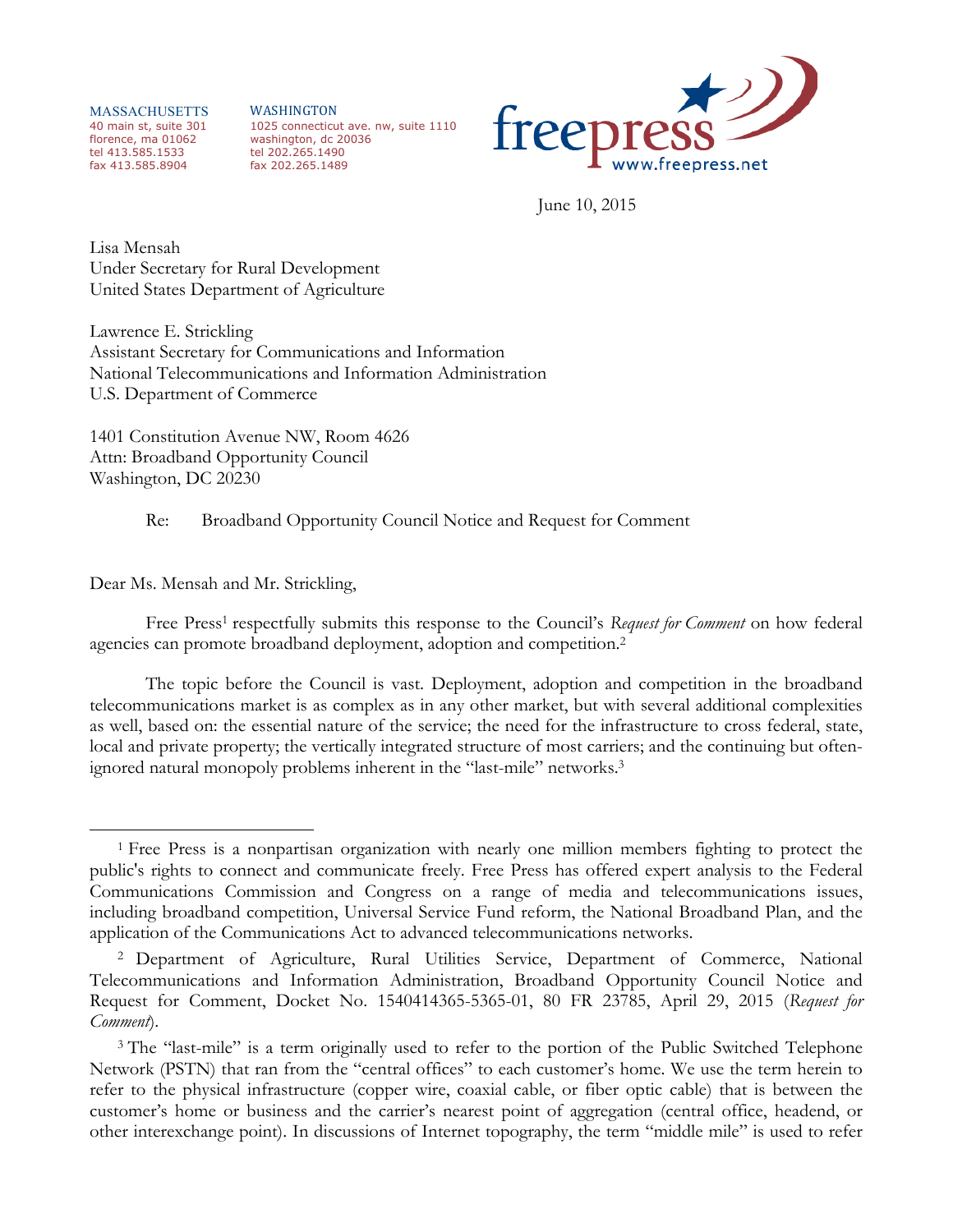In these comments, we focus on the economics of broadband networks, with an emphasis on the barriers to competition and investment created by the natural monopoly features of the last-mile.<sup>4</sup>

As we discuss herein, though telecommunications technology has evolved at an exponential pace in the past half-century, the natural monopoly economics of the last-mile have not changed. The U.S. is fortunate to have widely-deployed coaxial cable infrastructure, which could – with little additional investment – provide enough bandwidth for services at multiple gigabits per second (Gbps). Yet this lastmile infrastructure is not efficiently duplicated. That is why the country has not seen any appreciable challenge to the cable industry's growing market power in broadband, either from new entrants or presumably well-positioned incumbent telephone companies, despite the broadband industry's very high profits, access to low-interest capital, and favorable tax rules.

We urge the Council to place particular emphasis on the problems posed by the natural monopoly economics of the last-mile. The other issues the Council will confront – from conduit access to expanded rural deployment to low-income adoption – are all impacted by the problems this last-mile monopoly creates.

## **The Topologies of Networks and Capital Investment**

<u>.</u>

For the better part of the 20th century, telecommunications networks and cable television networks were viewed as a natural monopoly.5 But advances in optical switching and wireless technologies necessitated a change in this view. Microwave technology lowered the cost of signal transmission, opening the door to competition in the long-distance telephony market. One-way satellite technology enabled competition in the pay-TV market that was once monopolized by cable. Advances in fiber optics enabled new competition in the transmission of voice and data communications between cities and by large businesses. Many Americans have replaced their landline phone with a cell phone.

What hasn't changed, however, is the fact that most Americans have at most one or two telecommunications wires attached to their homes. One is a wire owned by the longtime monopoly phone incumbent, and the other is a wire owned by the longtime monopoly cable company. Technology did enable the cost-effective transformation of the one-way cable wire into a high-capacity two-way telecommunications system. But technology has yet to solve the distance-related capacity limitations inherent in the phone company's copper wire; nor has technology overcome the challenging natural monopoly economics of replacing this copper wire with fiber.

to high-capacity lines that carry traffic between these first points of aggregation and still larger interexchange locations; the term "backbone" is used to refer to the very-high capacity fiber optic lines that carry data between these larger interexchange points, over long distances.

<sup>4</sup> Our letter is responsive to the following areas of the Council's request: "(ii) identification of regulatory barriers to broadband deployment, competition, and adoption; (iii) ways to promote public and private investment in broadband; (iv) ways to promote broadband adoption. . . ." *See Request for Comment* at 23786.

<sup>5</sup> "[Natural monopoly] does not refer to the actual number of sellers in a market but to the relationship between demand and the technology of supply. If the entire demand within a relevant market can be satisfied at lowest cost by one firm rather than by two or more, the market is a natural monopoly, whatever the actual number of firms in it." *See, e.g.*, Richard A. Posner, Natural Monopoly and its Regulation, at 1 (30th Anniversary Ed., 1999).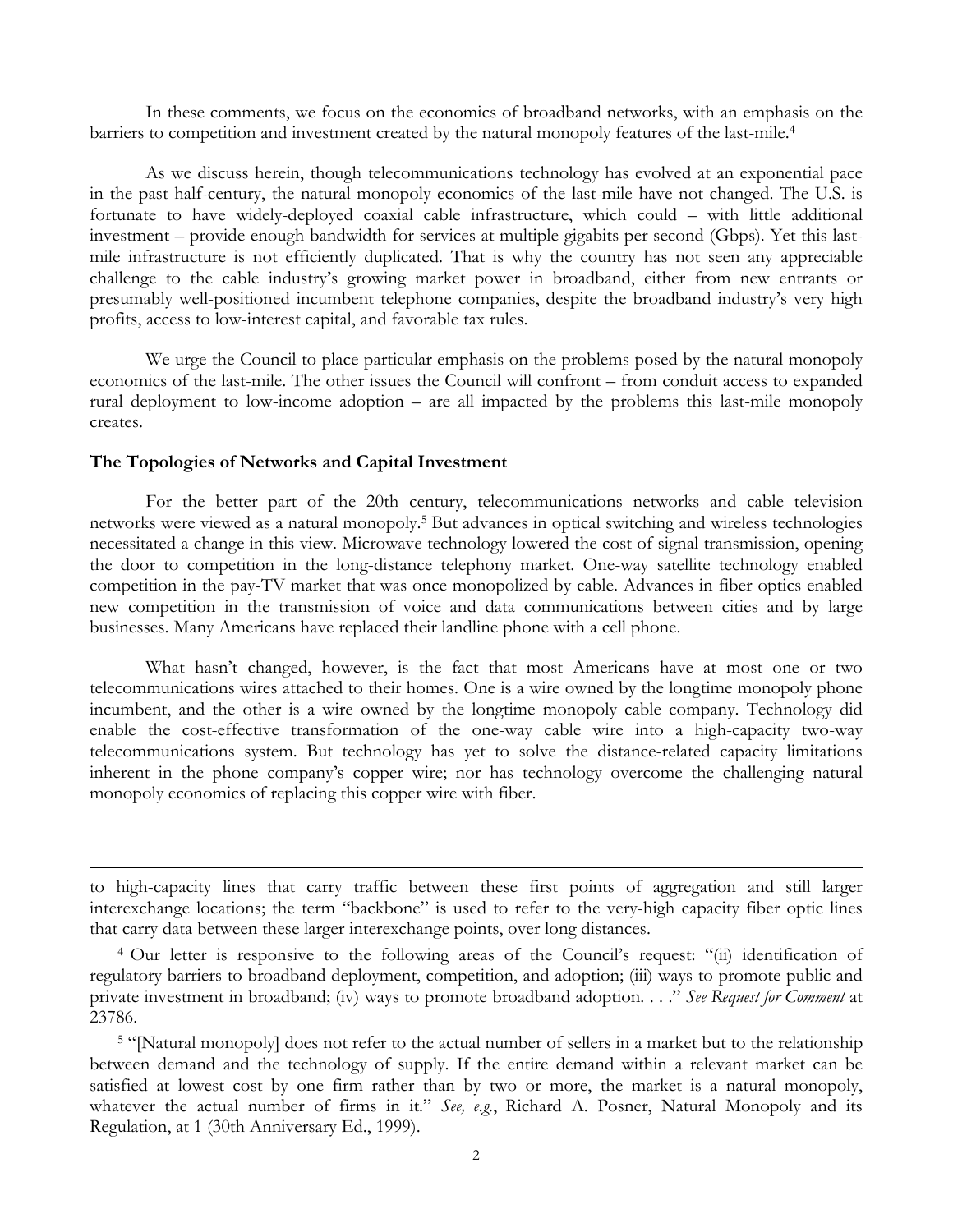The subject of broadband investment is much discussed, but rarely well understood. What often goes unmentioned is the fact that the overwhelming majority of capital expenditures made by retail Internet service providers are not investments in their last-mile networks, but purchases of consumer premise equipment (CPE) or network operation equipment located in the headend (*e.g.*, modems, Wi-Fi routers, set-top boxes, cable modem termination systems, cloud DVR servers, etc.). In other words, very little of the investment in retail telecommunications networks goes to the natural monopoly portions of the network.

As we discuss below, the market power problems in the last-mile also distort competition and investment in the portions of the network outside of it –  $e.g.,$  the CPE and network operation segments. This market power leads to an inefficient allocation of resources, reduces competition and harms innovation across the communications ecosystem.

The cable industry offers an instructive example on these investment ratios. All publicly traded cable companies report their capital investments to the SEC, broken down by segment, per an industryagreed upon standard set more than a decade ago. These categories of capital spending include amounts allocated to the last-mile (labeled as "line extensions"<sup>6</sup> and "upgrades/rebuilds"<sup>7</sup>), capital for network operation (termed "scalable infrastructure"<sup>8</sup>), and non-network expenditures (called "support capital"<sup>9</sup> and "consumer premise equipment."10)

 $\overline{a}$ 

<sup>7</sup> In its SEC filings, Time Warner Cable describes capital expenditures for upgrades and rebuilds as "costs incurred to upgrade or replace certain existing components or an entire geographic area of TWC's distribution network. These costs typically include network design, the purchase and installation of fiber optic and coaxial cable and certain electronic equipment." Charter defines them as "costs to modify or replace existing fiber/coaxial cable networks, including betterments." When Comcast last reported for this category, it defined upgrades and rebuilds as "costs to enhance or replace existing portions of our distribution system, including recurring improvements."

<sup>8</sup> In its SEC filings, Time Warner Cable describes capital expenditures for the scalable infrastructure category as "costs incurred in the purchase and installation of equipment that controls signal reception, processing and transmission throughout TWC's distribution network, as well as controls and communicates with the equipment residing at a customer's home or business. Also included in scalable infrastructure is certain equipment necessary for content aggregation and distribution (video-on-demand equipment) and equipment necessary to provide certain video, high-speed data and voice service features (voicemail, email, etc.)." Charter defines them as "costs not related to consumer premise equipment, to secure growth of new customers and revenue generating units, or provide service enhancements (e.g., headend equipment)." When Comcast last reported for this category, it defined scalable infrastructure as "costs incurred to secure growth in customers or revenue units or to provide service enhancements, other than those related to CPE. Scalable infrastructure includes equipment that controls signal reception, processing and transmission throughout our distribution system, as well as equipment that controls and communicates with the CPE residing within a customer's home. Also included in scalable infrastructure is

<sup>6</sup> In its SEC filings, Time Warner Cable describes capital expenditures for line extensions as "costs incurred to extend TWC's distribution network into a geographic area previously not served. These costs typically include network design, the purchase and installation of fiber optic and coaxial cable and certain electronic equipment." Charter defines them as "costs associated with entering new service areas (e.g., fiber/coaxial cable, amplifiers, electronic equipment, make-ready and design engineering)." When Comcast last reported for this category, it defined line extensions as "costs of extending our distribution system into new service areas. These costs typically include network design, the purchase and installation of fiber-optic and coaxial cable, and certain electronic equipment."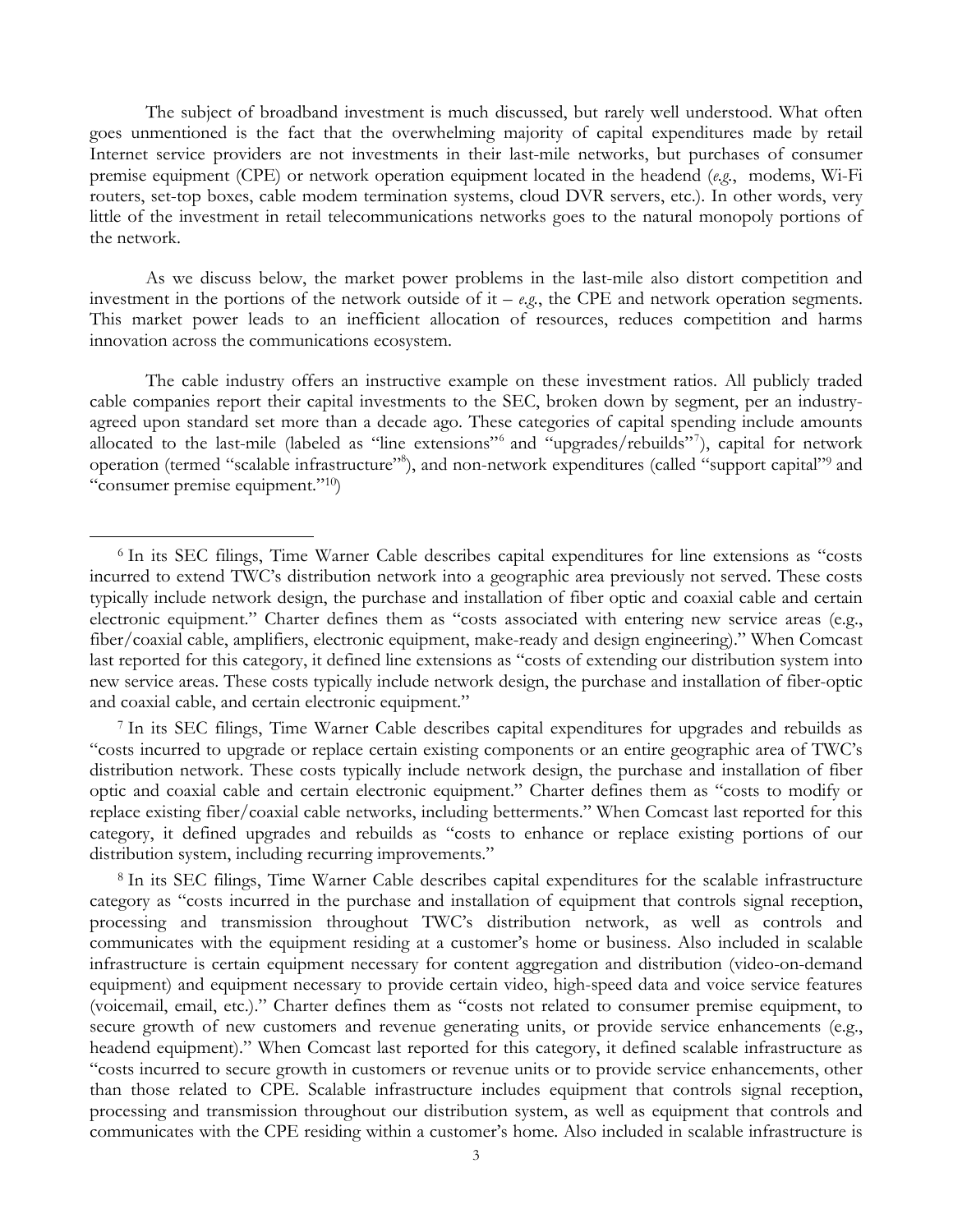As we show in Figure 1 below, the portion of cable industry capital expenditures devoted to the last-mile has declined ever since the early 2000s, when providers finished the initial upgrades of their systems from a satellite-coaxial architecture to a hybrid fiber-coaxial structure. In 2003, last-mile capital expenditures accounted for more than a third of the industry's capex, but that figure was down to 12 percent in 2014. SNL Kagan estimates that last-mile investment (*i.e.*, line extensions, upgrades and rebuilds) comprised 67 percent of the cable industry's capital investments in 1996, peaked at 71 percent in 1999, and then declined sharply.11

Figure 2 captures the growth rates for each of these segments. After adjusting for inflation, we see that the commercial segment (which is only reported by Comcast and Cablevision, reflecting their investments targeted strictly at enterprise customers) is growing sharply, even though it accounts for just 7 percent of the industry's total capital spending. This comes as no surprise, given the ability of cable providers to leverage and extend their existing infrastructure into dense business districts, and the quick returns on these investments. The high revenues earned from enterprise customers combine with lower deployment costs in high-density areas to eliminate the natural monopoly economics of the last-mile in these geographic and commercial product markets.

The next largest area of growth is in scalable infrastructure – the servers, VOD, CMTS, QAM and other network operation equipment located in the system's headend or other non-last-mile facility. Though this category includes investment in network operations, investments in scalable infrastructures are not investments in the natural monopoly portion of the network. While incumbent cable system owners are the only firms investing in scalable infrastructure to connect directly to the cable network, this is merely a reflection of the vertical integration between the last-mile and the services it enables. Certainly if cable companies offered wholesale last-mile access and co-location in the headend for the networking equipment of third-party ISPs, over-the-top video providers, VoIP providers and other information service providers, the incumbent's investment needs for the scalable infrastructure segment would look different. And such third-party investment would be economically efficient, unlike overbuilding in the lastmile itself.

Consumer Premise Equipment continues to account for the overwhelming majority of cable industry capital investments, despite policies designed to decouple this potentially highly-competitive segment of the market from the monopoly network services. From 2002 to 2014, cable industry CPE expenditures grew from \$4.1 billion to \$6 billion, accounting for 45 percent of the sector's capital investments. And the return on these investments is quite good. For example, Comcast recently increased the rental fee for its home Wi-Fi gateway from \$7 per month to \$9.95 per month. Similar devices can be

<u>.</u>

certain equipment necessary for content aggregation and distribution (video on demand equipment) and equipment necessary to provide certain video, high-speed Internet and phone service features (e.g., voice mail and e-mail)."

<sup>&</sup>lt;sup>9</sup> In its SEC filings, Charter defines capital expenditures for support capital as "costs associated with the replacement or enhancement of non-network assets due to technological and physical obsolescence (e.g., non-network equipment, land, buildings and vehicles)."

<sup>&</sup>lt;sup>10</sup> In its SEC filings, Charter defines capital expenditures for consumer premise equipment as "costs incurred at the customer residence to secure new customers and revenue generating units, including customer installation costs and consumer premise equipment (e.g., set-top boxes and cable modems)."

<sup>11</sup> "U.S. Cable Capital Expenditures, 1996–2012," *SNL Kagan*, July 24, 2013.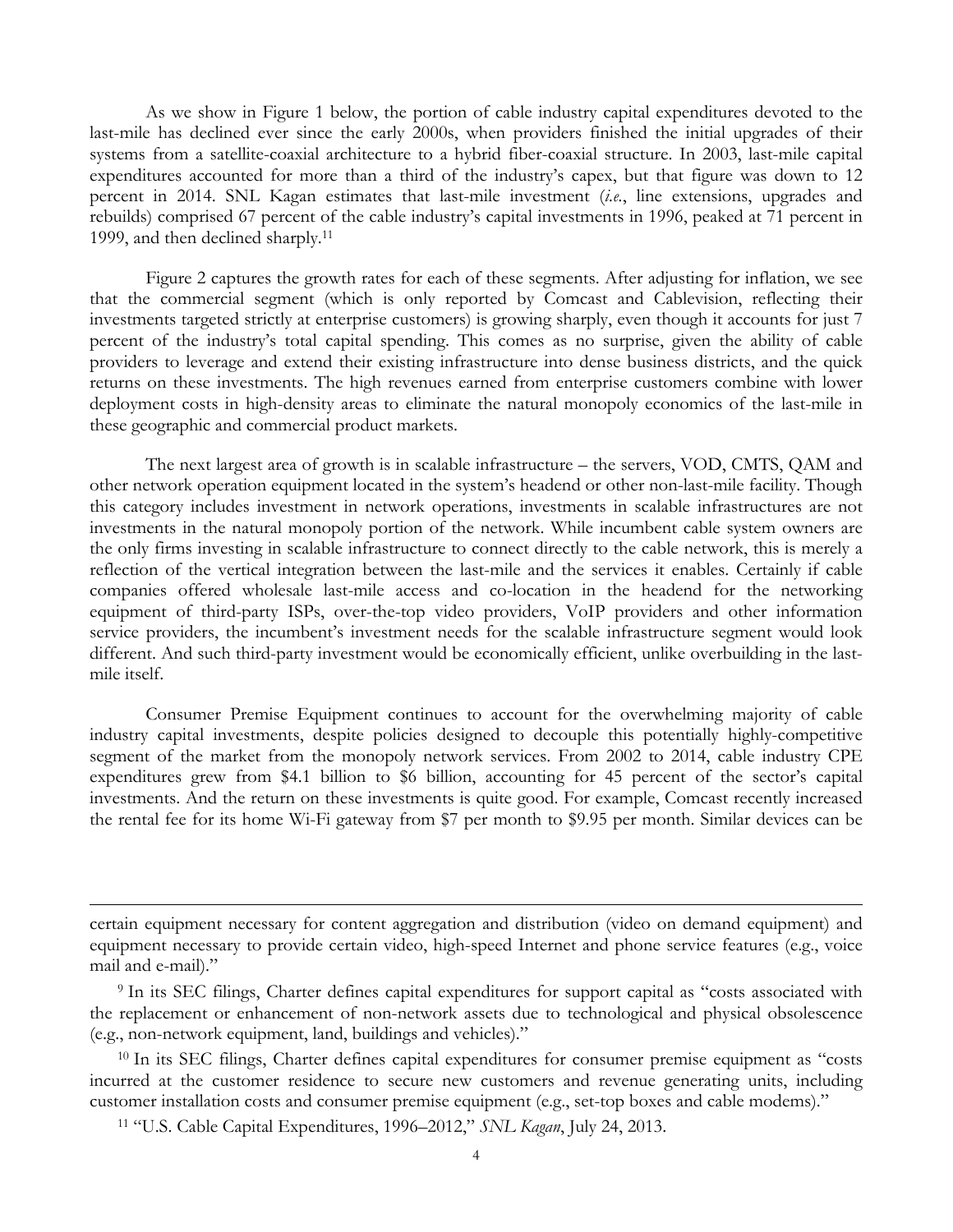purchased at retail for less than \$130. Thus Comcast recovers its equipment investment in a year's time (or less), with the total return on invested capital exceeding 100 percent in the device's second year of use.12





\* Data for Comcast, Time Warner Cable, Charter, Cablevision, as well as historical data for acquired systems of Adelphia and Insight Communications

*Source: Free Press estimates based on company SEC filings and data from SNL Kagan*

 $\overline{a}$ 

| Segment                                 | Compound Annual Growth Rate |
|-----------------------------------------|-----------------------------|
| Upgrade & Rebuilds                      | $-13.3%$                    |
| Line Extensions                         | 1.4%                        |
| Scalable Infrastructure                 | 6.5%                        |
| Commercial                              | 15.3%                       |
| <b>Support Capital</b>                  | 1.2%                        |
| <b>Consumer Premises Equipment</b>      | 3.1%                        |
| All Cable Industry Capital Expenditures | 1.7%                        |

# **Figure 2: U.S. Cable Industry\* Investment: U.S. Cable Industry\* Investment - Growth Rates by Segment (2002–2014) Growth Rates by Segment (2002–2014)**

\* Data for Comcast, Time Warner Cable, Charter, Cablevision, as well as historical data for acquired systems of Adelphia and Insight Communications

*Source: Free Press estimates based on company SEC filings and data from SNL Kagan*

Cable companies spent just over \$1 billion in line extensions in 2014, up from \$860 million in 2002. Investment in new lines tracks general economic growth, rising to \$1 billion in 2007 and declining to

<sup>12</sup> The same is true for CPE used for pay-TV. *See, e.g.*, *Implementation of Section 3 of the Cable Television Consumer Protection and Competition Act of 1992*, Report on Cable Industry Prices, MM Docket No. 92-266, para. 22 (May 16, 2014). This annual Federal Communications Commission survey noted that "most equipment prices increased on an annual basis. Increases in the overall price for the most commonly leased equipment ranged from 4.4 percent for basic service, to 4.2 percent for expanded basic, to 3.9 percent for the next most popular service." These increases come despite the massive decline in the costs seen in every other consumer electronics market, suggesting the cable industry's historic vertical integration and control over set-top boxes has created a market failure – one not seen in the retail market for broadband CPE (*e.g.*, the retail market for modems and Wi-Fi equipment is highly competitive, while the retail price for set-top boxes is not).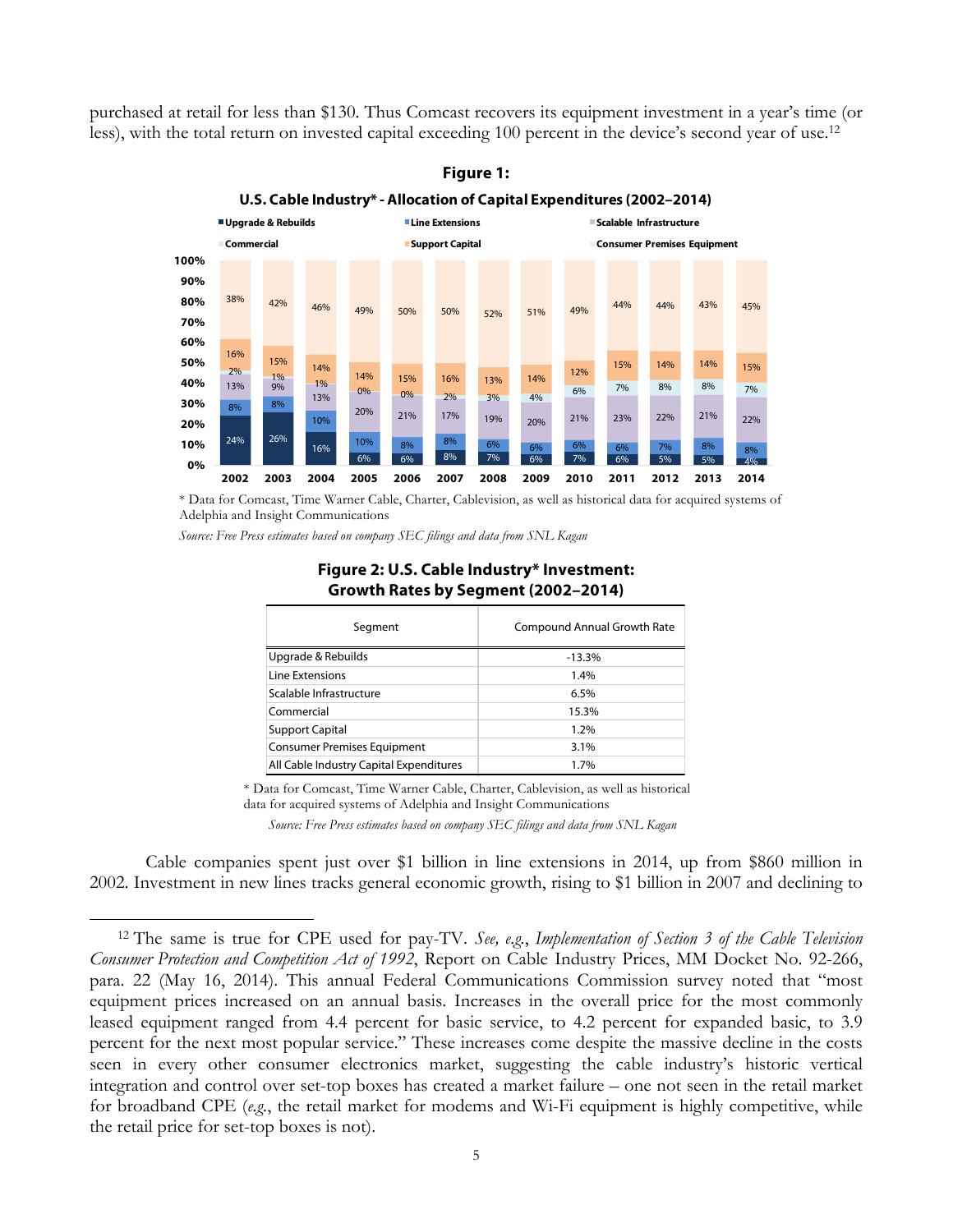less than \$600 million in 2011 before growing again. The overall compound annual growth rate since 2002 for this segment is 1.4 percent. This rate is nearly identical to the compound annual growth rate in the number of customer locations passed (1.5 percent), and largely reflects the fluctuation in new housing starts as well as the enterprise-targeted deployments of cable providers who do not separately report investments in the commercial segment.

By contrast, the amount of capital spent on upgrading existing lines declined nearly six-fold over the last dozen years, from \$2.6 billion in 2002 to just \$480 million in 2014. This equates to a compound annual growth rate of negative 13.3 percent.

Overall investment in the last-mile (*i.e.*, line extensions, upgrades and rebuilds) declined from \$3.5 billion in 2002 to \$1.5 billion in 2014 (see Figure 3). On a per-location passed basis, last-mile investment declined from \$41 per passing in 2002 to \$15 per passing in 2014 (see Figure 4).



#### **Figure 3:**

\* Data for Comcast, Time Warner Cable, Charter, Cablevision, as well as historical data for acquired systems of Adelphia and Insight Communications

*Source: Free Press estimates based on company SEC filings and data from SNL Kagan*



#### **Figure 4:**

\* Data for Comcast, Time Warner Cable, Charter, Cablevision, and includes historical data for acquired systems of Adelphia and Insight Communications

*Source: Free Press estimates based on company SEC filings and data from SNL Kagan*

Cable industry revenues however, are decidedly not in decline. They've seen a compound annual growth rate of nearly 8 percent since 2002, increasing from \$33.6 billion to \$82.2 billion last year. This increase in revenues and the decrease in line extension and upgrade investments combined to reduce the last-mile "capital intensity," or percentage of revenues re-invested in the physical plant. In 2002 cable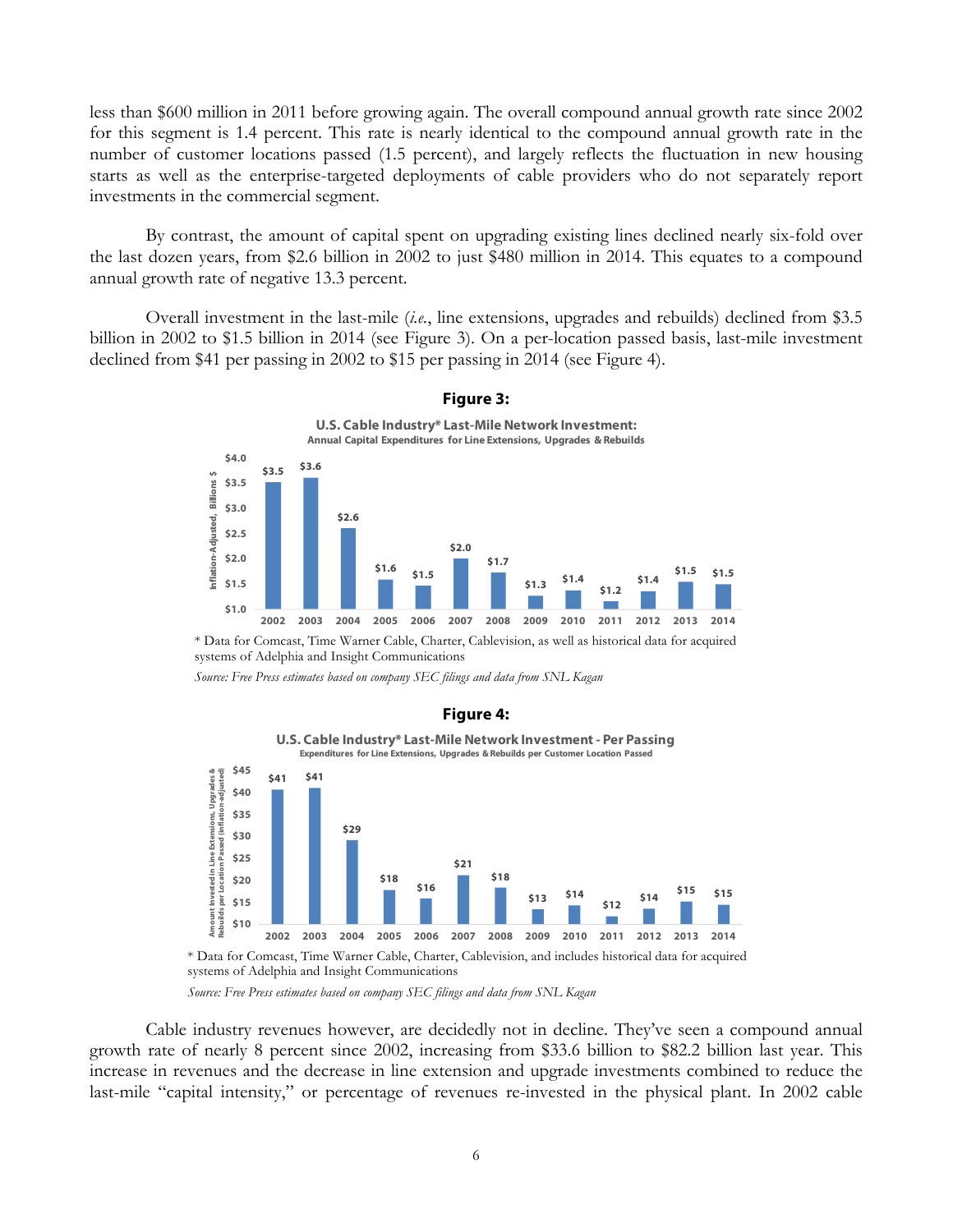companies invested 10 percent of revenues in the last-mile. In 2014, only 2 cents of every dollar in revenue was invested back into the physical plant (see Figure 5).



systems of Adelphia and Insight Communications

These data reflect a feature of network economics that rarely receives attention in telecommunications policy discussions: once an advanced hybrid fiber-coaxial network is built, it does not need to be continually rebuilt. Deployment of additional capacity is a matter of upgrading the electronics at the ends of the wires, which is something that can be done with little incremental investment, while enabling substantial additional revenue generation. Indeed, including the scalable infrastructure spending with investment in upgrades, rebuilds and line extensions (together "network investment"), we still see an inflation-adjusted decline in annual capital investment over the past 12 years, from \$4.9 billion to \$4.4 billion. This decline in total network investment is remarkable given that it occurred as cable providers deployed DOCSIS 3.0 cable modem technology, converted systems to all-digital, deployed fiber to greenfield housing, and made other network improvements.

Comcast provides a good example of the declining upgrade cost curve enjoyed by cable providers. From the start of 2008 to the end of 2011, Comcast upgraded its entire network – now 54 million customer locations – with next-generation cable broadband technology ("DOCSIS 3.0"), doubling the speed of its most-popular tier, and increasing its average actual delivered speeds by 50 percent.<sup>13</sup> And it accomplished this increase in network capacity while decreasing its network investments in each of these four years (network spending was \$1.9 billion in 2007, the year prior to the start of Comcast's DOCSIS 3.0 "wideband" deployment; \$1.6 billion in 2008, declining to \$1.2 billion in 2011). And because Comcast charged more for these faster services, the percentage of its cable communications revenues spent on the network declined from 5 percent to 3 percent.<sup>14</sup>

*Source: Free Press estimates based on company SEC filings and data from SNL Kagan*

<sup>13</sup> As reported by Ookla's Speedtest.net ISP Performance Index.

<sup>14</sup> For example, in 2014 Comcast brought in \$44.14 billion in cable communications revenue, and spent \$1.487 billion on "network investments." This is a Comcast-defined category that includes natural monopoly portions of the network (*e.g.*, line extensions and upgrade/rebuilds, on which SNL Kagan estimated that Comcast spent \$246 million) as well as non-natural monopoly network elements (*e.g.*, scalable infrastructure, on which SNL Kagaan estimated that Comcast spent an \$1.242 billion in 2014). *See* Kamaran Asaf, "CPE, network upgrades, support spur 16% YOY growth in Q1 cable CapEx spending," *SNL Kagan*, June 4, 2015.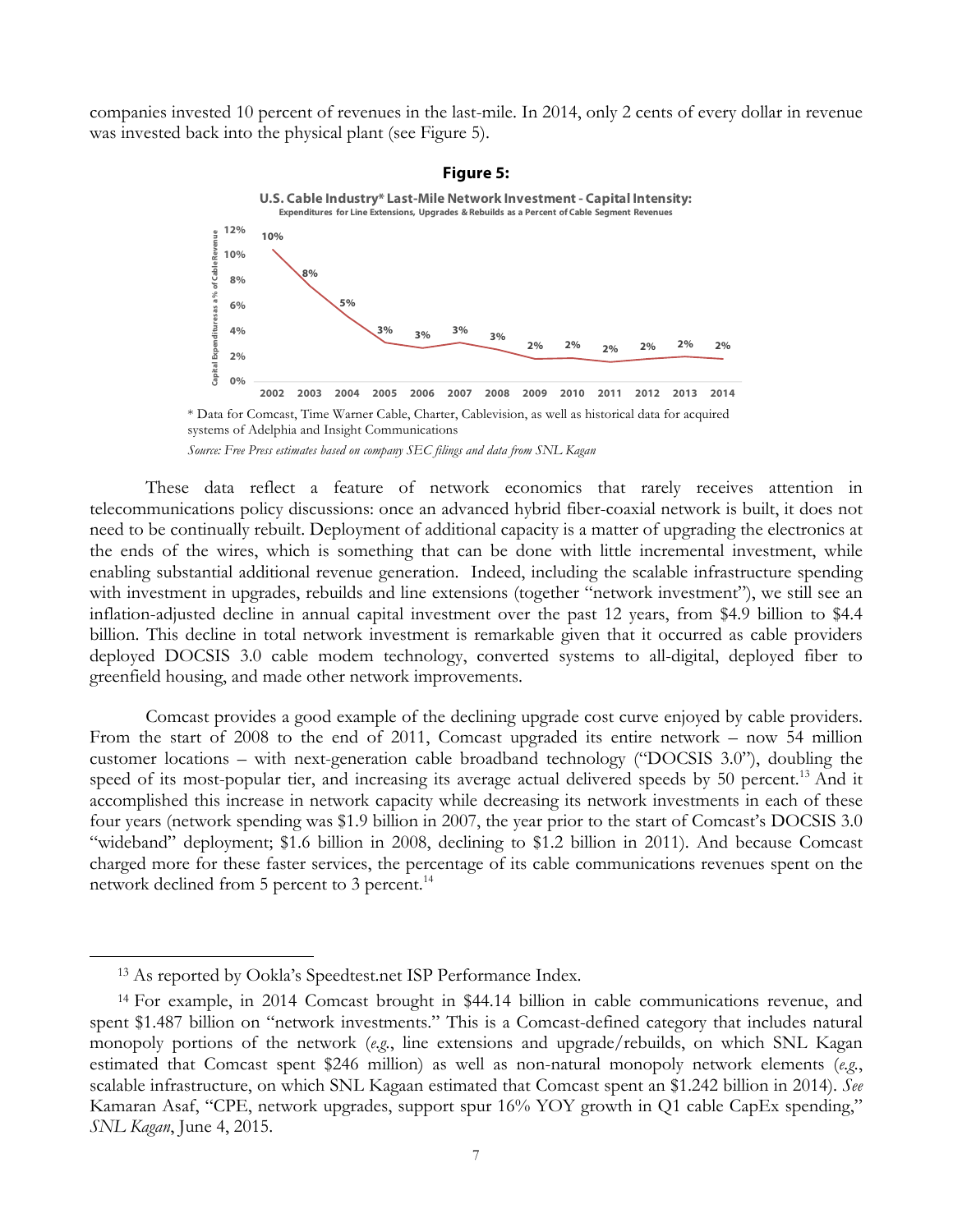Perhaps an even more remarkable example of cable's natural monopoly advantage is seen in Comcast's planned deployment of "Gigabit Pro," a symmetrical 2 Gbps fiber-to-the-home (FTTH) service to 18 million customer locations by the end of 2015.15 To put that in perspective: if it's real, Comcast's FTTH deployment will equal Verizon's, but passing just as many customers in 10 months s Verizon did in 10 years.

Comcast's undertaking of the largest, fastest FTTH deployment in the history of the world apparently will not come with any increase in capital spending. Comcast expects overall capital spending to be slightly up this year, to 14.5 percent of cable revenues, up from 13.5 percent the prior year.<sup>16</sup> However, after Comcast made its Gigabit Pro announcement, it told investors that this 14.5 percent figure would not increase.17 The slight increase in capital intensity is not due to Gigabit Pro, according to Comcast, which indicated to investors that the overwhelming majority of this spending and the slight increase is due to the company's X-1 set-top-boxes, modem/wireless gateways and cloud DVR platform, not expenditures on network infrastructure.<sup>18</sup>

Comcast has not offered many details about its Gigabit Pro deployment, not disclosing publicly the price it will charge, nor how it can follow through on such a massive undertaking without any material increase in network spending. The only hint Comcast has offered comes from its statement noting that it is now able to offer a FTTH product across a third of its footprint because it has quietly pushed fiber closer to customers in recent years.19 It is likely that this fiber deployment was primarily for the purpose of serving enterprise customers in competition with traditional telcos, and not for the purpose of an eventual FTTH deployment. Comcast has until now never given any indication that it planned to offer widespread FTTH services. Indeed, the company's "commercial" segment capital investments have increased five-fold since 2007, to \$841 million in 2014, or 60 percent of the amount devoted to general "network investment" (*i.e.*, scalable infrastructure, line extensions, upgrades and rebuilds, on which Comcast collectively spent \$1.24 billion in 2014).

Though Free Press assumes that the bulk of the cost of the *residential* portion of Comcast's fiber extension effort would fall into the "upgrade/rebuilds" capital investment category, there is no way of knowing how the company allocates its Gigabit Pro costs across these categories, particularly given the fact it now further breaks down each of these segments into "growth" and "maintenance" categories. Nor is there any way to know how much of Comcast's capital investment reported for the commercial segment is being utilized for the Gigabit Pro project. However, we can get a relative sense of just how small the initial cost of Comcast's Gigabit Pro endeavor is by examining the company's capital spending over the past decade (the time period it says it has been slowly pushing fiber deeper into the network), looking for any

<sup>15</sup> "Comcast Begins Rollout of Residential 2 Gig Service in Atlanta Metro Area," Comcast Corporate Press Release, April 2, 2015; *see also* Mari Silbey, "Comcast Preps 2-Gig Service. . . Over Fiber," *Light Reading*, April 2, 2015.

<sup>16</sup> Comcast 4Q 2014 Investor Presentation, Feb. 24, 2015.

<sup>17</sup> Comcast 1Q 2015 Investor Presentation, May 4, 2015.

<sup>&</sup>lt;sup>18</sup> In its investor presentation for its 2014 results, Comcast gave guidance for 2015 capital spending, noting that it would be approximately 14.5 percent of cable segment revenues, up from 13.9 percent for 2014. Comcast attributed this increase to its focus "on growth investments with attractive ROICs: X1, Cloud DVR, wireless gateways, Business Services," with three of those four areas constituting increased spending on consumer premise equipment, not network infrastructure.

<sup>19</sup> *See, e.g.*, Mari Silbey, "Comcast Goes N+0 in Gigabit Markets," *Light Reading*, May 13, 2015.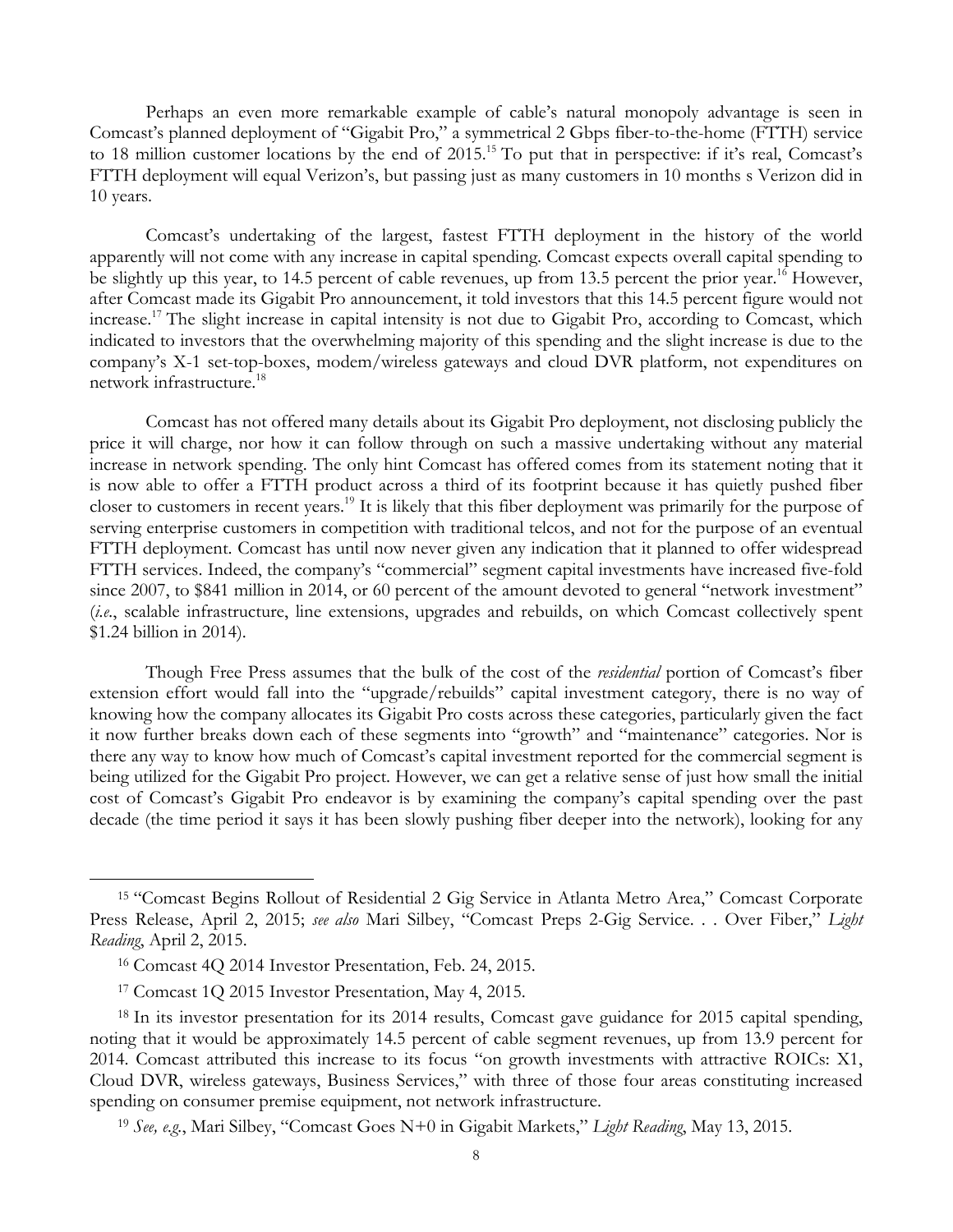increases above the baseline, for which we will attribute a portion to Gigabit Pro. This analysis<sup>20</sup> indicates that during the prior three years (2012–2014), Comcast's capital spending devoted to its business, strategic and network investment growth segments increased approximately \$700 to \$800 million above the prior baseline. This amounts to less than \$15 per customer location passed. If we were to allocate this estimated increased spending to just 18 million of Comcast's 54 million passed customer locations, and assume 100 percent of this marginal increase during the 3-year period was due to Gigabit Pro, then the initial deployment cost for Comcast's FTTH project would amount to approximately \$40 per potential location served.

Even this estimate is certainly far higher than the reality. The bulk of that increase in Comcast's capital spending during the past 3-years came from its business segment, a high-growth market that Comcast has made a priority. While Comcast may have figured out how to launch a residential service leveraging its existing business infrastructure, the spending to serve businesses would have happened even without Gigabit Pro. The increase in Comcast's non-business growth network investment segment during 2012–2014 was \$142 million, with a large portion of this certainly devoted to non-CPE-related VOD and cloud DVR spending, as well as preparation work for the company's system-wide deployment of DOCSIS 3.1 in 2016. Even if we assume half of this \$142 million was directly related to FTTH, that would put the per location passed cost for Gigabit Pro at \$4 for the 18-million premises footprint Comcast plans to serve at that speed.

This \$4 per home passed cost is an admittedly crude estimate. The reality of the cost here is that it is likely closer to zero, as Comcast appears to be leveraging its existing business-targeted fiber

<sup>&</sup>lt;sup>20</sup> We can use Comcast's publicly reported data in two ways to derive an estimate of the maximum amount attributable to Gigabit Pro. First, we look at Comcast's capital expenditures over the last decade, excluding the capital devoted to consumer premise equipment and other non-network "support" capital. This produces a figure that lumps together Comcast's "network infrastructure" capital investments along with its capex devoted to the "commercial" segment. (The latter, to reiterate, is capital largely devoted to serving medium- to large-sized businesses with data transmission services, infrastructure we suspect Comcast is leveraging for Gigabit Pro). The total inflation-adjusted dollars invested in each year of this period could be misleading, however, as Comcast has grown its footprint by more than 40 percent since 2005, with much of this growth coming from the Adelphia acquisition. Thus, we normalize Comcast's network and commercial capital investments to the size of its footprint. This analysis indicates that Comcast's network and commercial segment investments declined in the early-2000s, increased briefly in 2007 (likely due to the costs associated with the Adelphia systems integration), then held flat. We do see a slight increase in 2013 and 2014, which reflects not only Comcast's fiber deployment, but the non-CPE capital equipment needs for the company's cloud DVR and other "TV Everywhere" services. Based on this data and Comcast's prior public statements, it is likely that the company's efforts to deploy fiber closer to the customer occurred in concert with the company's DOCSIS 3.0 push, particularly its preparations for DOCSIS 3.1. We therefore use 2011 as a baseline year, and attribute subsequent increases in part to Gigabit Pro. Looking at the changes in capital allocated to the "business" and "network infrastructure" segments, we see an inflation-adjusted increase of nearly \$700 million in capital for 2012, 2013 and 2014. A second method for estimating this marginal spend uses Comcast's unique reporting of its network investment capital in "growth," "maintenance," and "strategic" sub-categories. Per Comcast's definitions, Gigabit Pro would appear to fit in the "growth" capital category, and perhaps in the "strategic" category. Again using 2011 as a baseline, we see that growth network investments, business, and strategic capital spending saw a total marginal increase for 2012–2014 of less than \$800 million. These amounts mostly capture business-services related spending that Comcast would have made even in the absence of Gigabit Pro.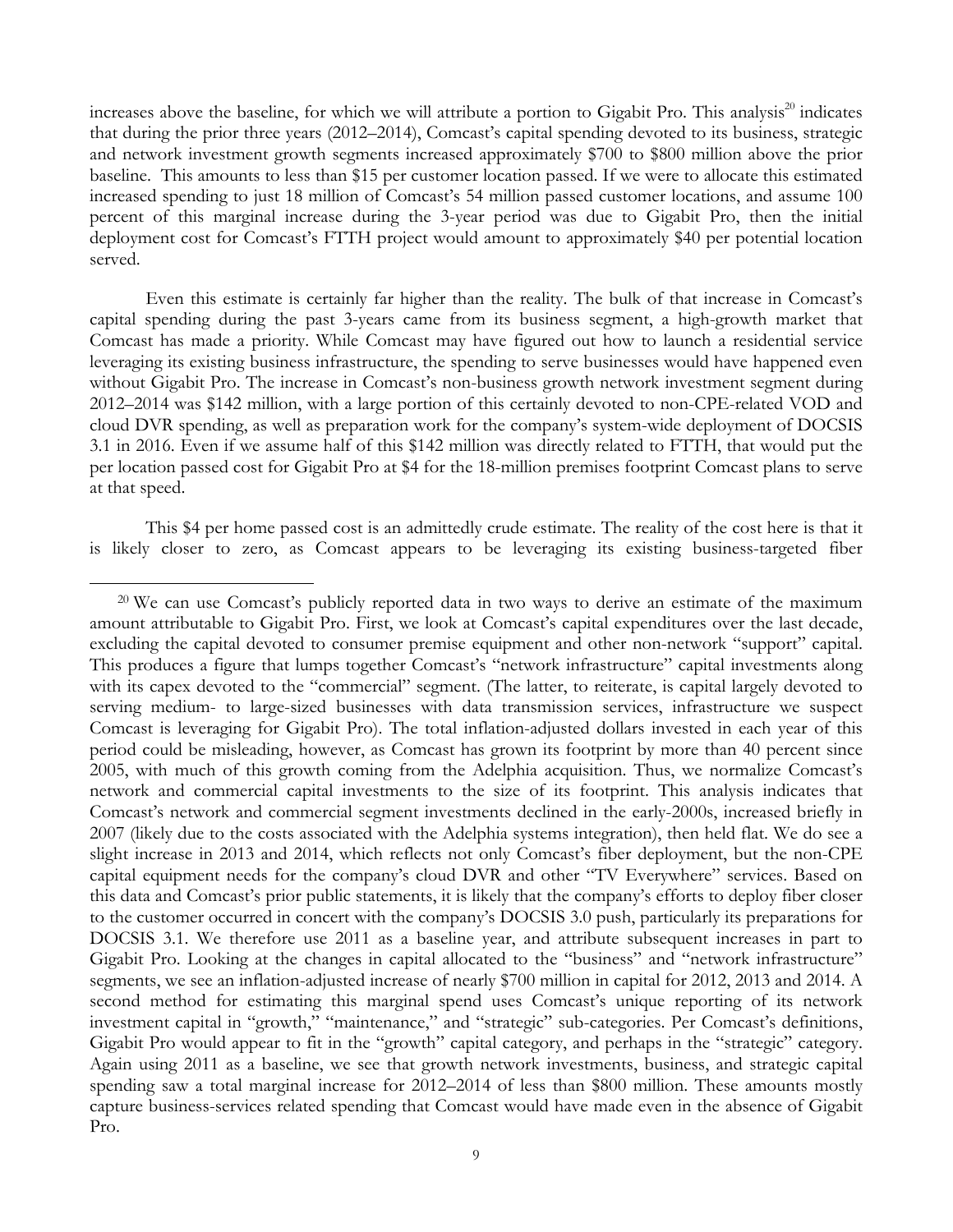infrastructure, and the 18 million customer locations it claims to be able to serve are merely those that reside within a close distance to these business service territory boundaries. When a customer calls Comcast to order Gigabit Pro, that customer and not Comcast will likely bear the cost of the final drop from the nearest fiber node to the home, in addition to equipment fees.

But whether its \$4 or \$40, Comcast's ability to leverage its existing hybrid fiber-coaxial infrastructure to offer FTTH illustrates cable's cost advantages over incumbent telcos and new entrants. To put this figure in perspective, Verizon's cost for FiOS amounted to about \$700-\$800 per passing, a figure that today (thanks to improved efficiencies) is approximately \$400-\$650 per location for fiber overbuilders like Google or Ting. (Fiber deployments to new housing developments are likely substantially less costly than overbuilds/upgrades, due to savings from open conduits and permitting).<sup>21</sup> The cost advantage that Comcast and other cable companies enjoy compared to overbuilders and incumbent telcos is even greater, considering that our estimate of \$4 to \$40 per passing includes investments that are related to Comcast's pay-TV and commercial data services businesses.

Thus, it is clear that even in the realm of full FTTH deployment, cable has a built-in cost advantage with which no new entrant or even established telco incumbent can compete.

#### **Telco's Decline and the Rise of the Natural Cable Monopoly**

 $\overline{a}$ 

The ability to offer more speed and charge more money, while spending less, is unique to the cable industry. Cable is able to pull off this feat because of the inherent advantages in the existing coaxial network, which was largely built during the 1990s. Unlike the telephone companies, who need to dig up the streets before they can offer fast broadband, cable companies just need to change out the electronics at the ends of their existing coaxial wires. This cost, when spread out across an entire customer base, is very low. As a Comcast executive said in 2007 prior to the start of the company's upgrade, "Cable can go deploy DOCSIS 3.0 for a couple billion dollars – It's the kind of money we can find in the sofa cushions."<sup>22</sup>

In the era of streaming video, which accounts for about half of all U.S. traffic, $^{23}$  the phone companies and their slow DSL services simply can't compete with cable's speed and network cost advantages. For most Internet users, cable modem and DSL are not even in the same product market. Since the beginning of 2008, telcos have lost more than 14 million first-generation DSL subscribers (*i.e.*, asymmetric or "aDSL," which typically maxes out at 3 to 6 Mbps downstream). And it is no surprise why. If a customer lives in an area where her choice is between a 3 Mbps DSL for \$30 per month or a 60 Mbps cable modem service for \$40 per month, she's likely to choose the latter.

<sup>&</sup>lt;sup>21</sup> We estimate, based on public statements, that Ting's additional costs for building out Blue Ridge's existing fiber network in Charlottesville, Virginia are less than \$600 per home passed. (Ting has stated it is passing an additional 8,400 locations for "low to mid seven figures," which would range somewhere between \$300 and \$600 per passing. *See, e.g.*, Tucows Inc. Q1 2015 Results Earnings Call, May 7, 2015; *see also, e.g.*, Sean Buckley, "Ting prices 1 Gig service at \$89 a month," *Fierce Telecom*, May 11, 2015. Bernstein Research estimates that in Kansas City, Missouri, Google's build cost \$500 per home passed, and in Kansas City, Kansas, \$674 per home passed. Bernstein estimated an additional \$794 per home connected (for homes taking TV and Internet) or an additional \$464 per home connected to just Internet access service. *See* Ingrid Lunden, "Analyst: Google Will Spend \$84M Building Out KC's Fiber Network To 149K Homes; \$11B If It Went Nationwide," TechCrunch, Apr. 8, 2013.

<sup>22</sup> *See* Karl Bode, "DOCSIS 3.0 Can Be Funded By 'Couch Change'," DSL Reports, May 9, 2007.

<sup>23</sup> Global Internet Phenomena, Latin America & North America, Sandvine, May 2015.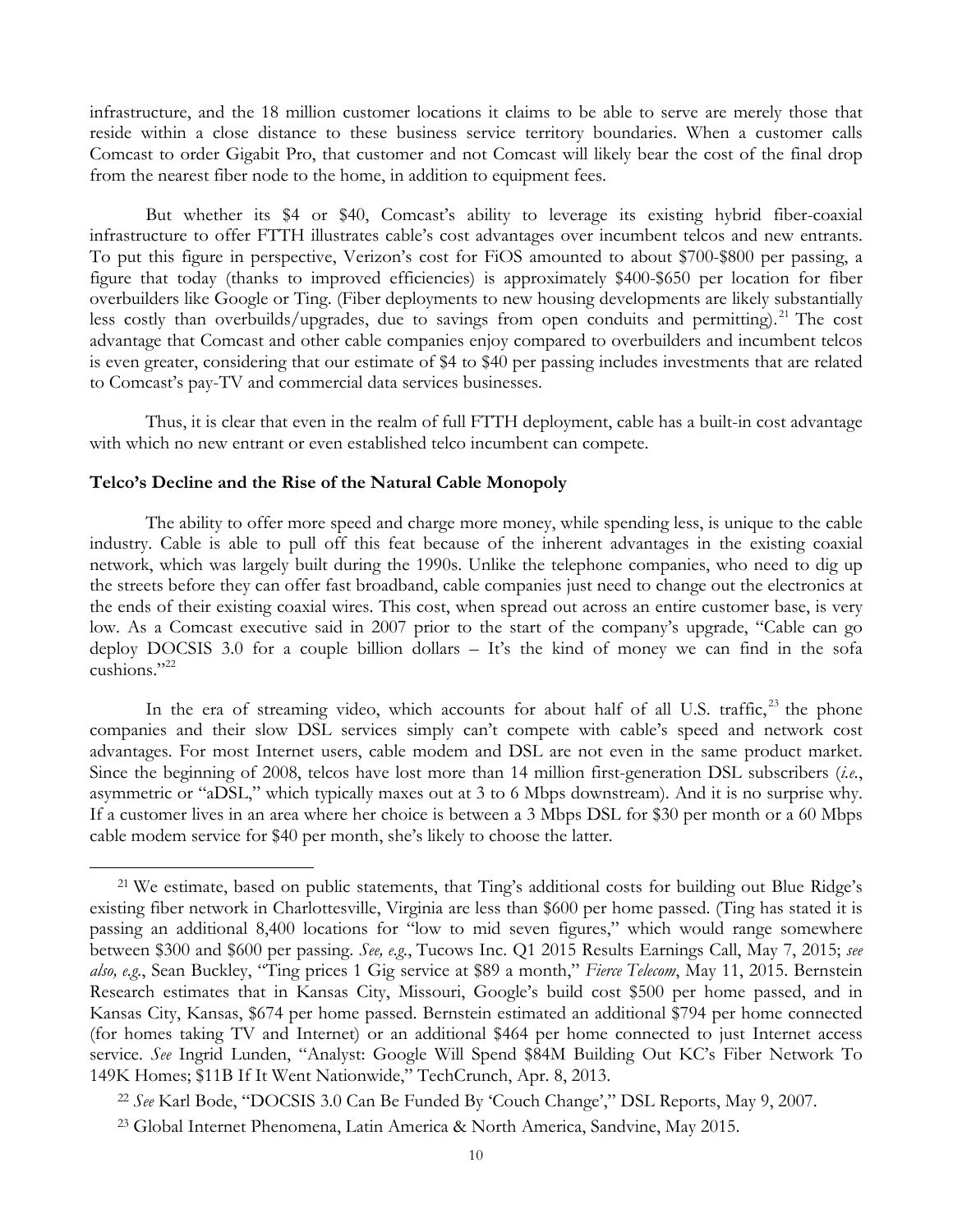This performance gap, and the cable companies' ability to offer TV+Internet bundles, is why their broadband growth numbers remain so impressive despite the fact that cable Internet access services are usually priced higher than aDSL. In the first quarter of 2015, cable modem accounted for 86 percent of U.S. broadband growth, with telcos fiber-tothe-home (FTTH) or node (FTTN, e.g. AT&T's U-Verse) services making up the remainder.<sup>24</sup> Today, the telcos firstgeneration DSL services account for less than 14 percent of the broadband market, down from 41 percent in early 2008.

Some telcos have deployed fiber services (FTTH or FTTN), which are now available to about half the country. Where these triple-play-capable services are available, broadband customers are about evenly split between the incumbent telco and cable providers. But this partial duopoly may be ephemeral, as true fiber-the-the-home telco services

 $\overline{a}$ 



are available in less than 20 percent of the country; the other 30 percent have the telco's stop-gap fiber-tothe-node VDSL ("vectored digital subscriber line") service, which in most cases is only capable of delivering downstream speeds below 20 Mbps – speeds that decline substantially if the TV is on while using the Internet.

The half of the country living in a cable monopoly, and the three-quarters that lack true fiber competition, should not hold their breath waiting for the telcos or Google Fiber to bring competitive relief. Verizon has repeatedly stated it's not expanding its FiOS FTTH service beyond its exiting 20-million location footprint.<sup>25</sup> AT&T and CenturyLink, the other two major telcos, never deployed true fiber in any appreciable amounts, and their FTTN footprints are largely complete. Google and muni-fiber gets plenty of press attention, but they are still a tiny blip on the map.

## **Cheap Debt, Bonus Depreciation and Increased Demand Have Not Spurred Telco Fiber-To-The-Home Deployment, Incumbent Cable Company Overbuilding, or Any New Last-Mile Entry**

Given Verizon's success with FiOS and the decline of DSL, it begs the question why the other telcos don't upgrade to compete (or outcompete) cable? The answer is Wall Street and its institutional loathing of capital investment.

Angst over FiOS's capital cost pushed Verizon's stock down 25 percent in 2005, and it dropped again in the fall of 2006 when the company announced its final goal of 18 million passings.<sup>26</sup> Even though today Verizon's all-fiber investments are a clear market winner compared to AT&T's FTTN U-Verse

<sup>&</sup>lt;sup>24</sup> "Nearly 1.2 Million Added Broadband In The First Quarter Of 2015," Leichtman Research Group, May 15, 2015.

<sup>25</sup> *See, e.g.*, Comments of Fran Shammo, Verizon Communications Inc., Chief Financial Officer, Q4 2014 Verizon Communications Inc. Earnings Call, Jan. 22, 2015. ("I have been pretty consistent with this in the fact that we will spend more CapEx in the Wireless side and we will continue to curtail CapEx on the Wireline side. Some of that is because we are getting to the end of our committed build around FiOS, penetration is getting higher.").

<sup>26</sup> *See, e.g.*, Ken Belson, "Verizon Loses Some Edge Atop the Bells," *New York Times*, Dec. 28, 2005; *see also, e.g.*, Jim Duffy, "Verizon provides FiOS update," *Networkworld*, Sept. 27, 2006.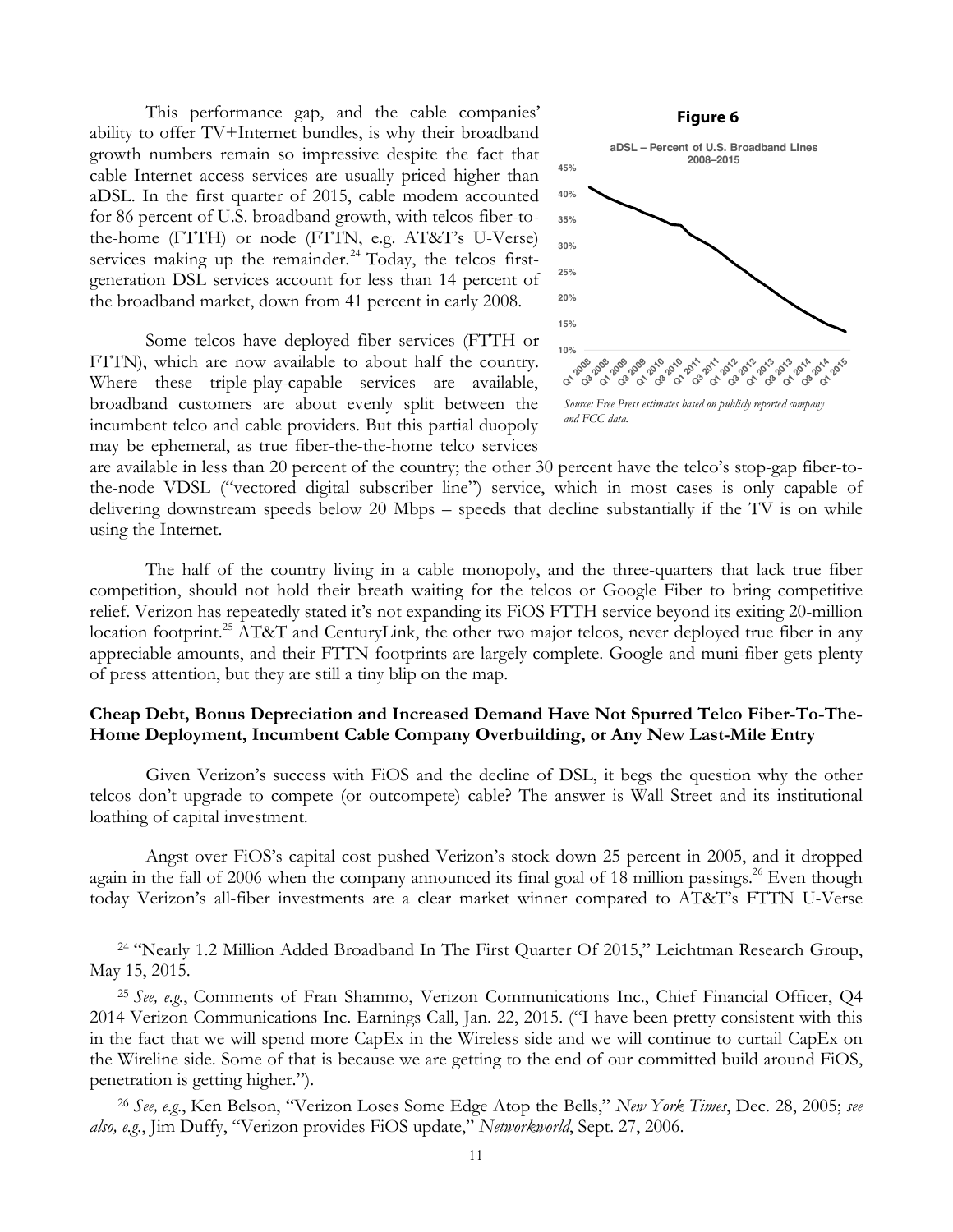investments, investors haven't changed their thinking. (Where Verizon FiOS TV services are available, the company has 36 percent of the market, compared to just 22 percent for AT&T's U-Verse TV in its service areas).<sup>27</sup> This aversion to future-proofing is especially odd when the same institutional investors have no problem with the massive amounts of debt these companies sign up for to finance their expensive merger appetites.

Consider that the Wall Street investors punished Verizon for its plans to spend a total of \$18 billion over eight years on FiOS (which turned out to be less than \$15 billion, and has lead to fiber-related cost-savings and substantial new revenues that Verizon continues to enjoy).<sup>28</sup> But investors reacted positively when Verizon spent \$60 billion in cash (plus another \$70 billion in stock/debt) to acquire Vodafone's 45-percent ownership share of Verizon Wireless. Wall Street also had no problem with the near-\$70 billion price tags of the Comcast-Time Warner Cable and AT&T-DirecTV deals, and reacted positively to the near-\$90 billion price tag of Charter's latest consolidation effort.

This aversion to investment, and the resulting lack of last-mile investment on the part of the telcos, comes despite the low interest rates for capital resulting from Quantitative Easing (QE), and the bonus depreciation tax policies implemented as a part of the 2009 economic stimulus. QE and bonus depreciation combine to reduce the effective cost of last-mile fiber deployment, which shortens the time it takes for a firm to recover its invested capital. Despite this favorable investment climate, we've seen little telco FTTH deployment (outside of what Verizon committed to in 2005), no incumbent cable company network expansion outside of their existing footprints, nor any meaningful third-party overbuilding. (Google Fiber receives press attention, but is still only serving customers in one market.)

Broadband is a very profitable service, with operating income margins for cable ISPs currently above 60 percent and rising.29 Despite this, despite access to low-interest capital, and despite the tax benefits of bonus depreciation, last-mile investment is in decline, along with competition.

So even though the telcos are literally leaving money on the table in the long-run by avoiding fiber deployments, unless there are major public policy changes that tilt the investment calculus, there will not be any appreciable last-mile deployment other than targeted upgrades. Verizon's CFO made this reality clear, telling investors last year that "[o]utside of FiOS where I only have copper to compete against cable, I am not going to win that battle. We can't compete on speed and we made a strategic decision not to invest in that copper plant so now it's trying to maintain that and keep customers as long as we can."<sup>30</sup>

The consequences of the telco's forfeit, cable's unwillingness to compete out of market, the continued dearth of third-party overbuilding, and policymaker's lack of interest in cable's monopoly

<sup>27</sup> *See* AT&T Inc. Q1 2015 10-Q; *see also* Verizon Communications Inc. Q1 2015 10-Q.

<sup>28</sup> In 2006, Verizon estimated the total net cost of the FiOS project at \$18 billion. However, the marginal change in the company's wireline segment spending from the 2003 baseline during the 2003– 2010 period was under \$15 billion. *See* Verizon Communications Inc. FiOS Briefing Session, Sept. 27, 2006, at slide 40.

<sup>29</sup> *See* Tony Lenoir, "Cable video margin falls precipitously to all-time low in Q1," *SNL Kagan*, May 20, 2015 (showing the weighted operating income margin for broadband at Comcast, Time Warner Cable and Charter increasing from 59.9 percent in Q1 2014 to 61.4 percent in Q1 2015).

<sup>30</sup> Comments of Fran Shammo, Verizon Communications Inc., Chief Financial Officer, at UBS Global Media and Communications Conference, Dec. 8, 2014.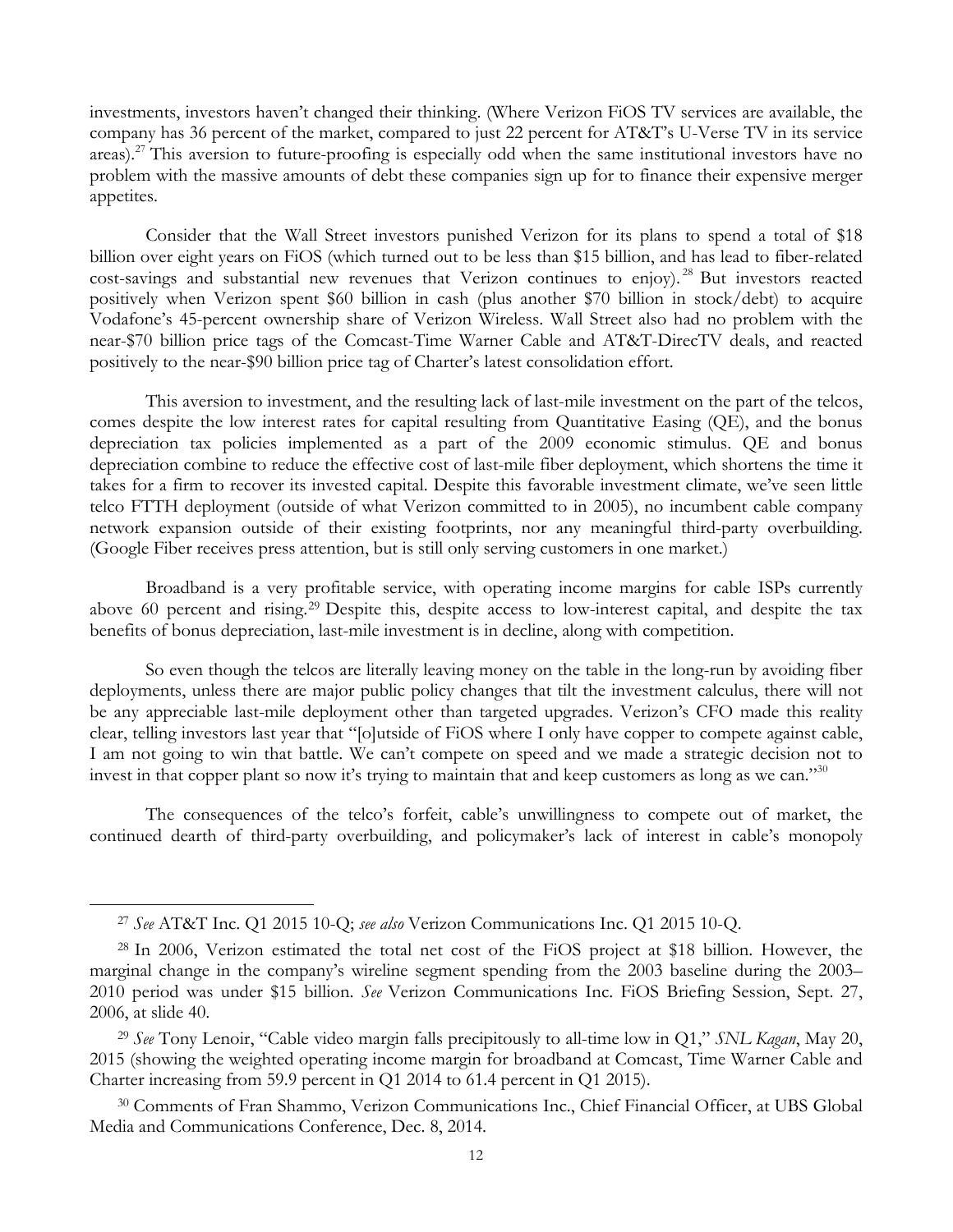broadband position will be felt by users in the form of higher prices and continued poor customer service. Cable ISPs have market power and are likely to use it.31

# **The Last-Mile Natural Monopoly Creates Artificial Scarcity, Higher Prices and Distorts Investment and Competition in the Online Video Market**

While there is no shortage of articles about cord-cutting, it appears that the portion of people using paid over-the-top ("OTT" or subscription video on demand, "SVOD") services in lieu of traditional pay-TV remains small. Reliable and up-to-date figures on this are hard to come by, but using various data sources, we estimate that the percentage of U.S. households that subscribes to an OTT service but not a traditional cable or satellite pay-TV service is approximately 8 percent. Another 33 percent of U.S. households subscribe to traditional pay-TV and one or more subscription OTT services.

Now, this data in no way suggests that substitution of traditional pay-TV with online services isn't growing at an impressive or meaningful rate. It is, particularly among younger households.<sup>32</sup> But while the cord-cutting aspect of the data gets the most attention, the fact that four-fifths of OTT-subscribing homes still subscribe to pay-TV, despite continually escalating rates and reported frustration with the service, is very telling. That people are willing to pay even more for OTT in addition to their already expensive traditional service suggests a strong barrier to full pay-TV competition from OTT – one that likely will end the dream of Internet-delivered TV giving consumers the choice and freedom they've long wanted, but can't get from the traditional providers. And that barrier to pay-TV competition is a familiar one: The lack of broadband competition.

The lack of broadband competition, resulting primarily from the natural monopoly economics of the last-mile, enhances ISPs' gatekeeper market power and their ability to distort competition in adjacent markets that should be subject to competition, particularly the pay-TV market. Though the pay-TV segment is a declining part of the cable industry's business, it still comprises the majority of revenues.<sup>33</sup> Cablevision CEO James Dolan noted the continued importance of pay-TV by analogizing his business to that of a bodega. "[W]e think that video is akin to the eggs and the milk in a convenience store," Dolan told investors. "You have to have it, but you don't make a lot of money on it. Now, connectivity is a whole other basket; it's more like the soda and chips aisle. And if you provide great connectivity because it

<sup>&</sup>lt;sup>31</sup> "Prior to late 2014, our positive view on the US cable industry was driven by the belief that the capabilities of their 'pipes' into consumers' homes were far superior to DSL, essentially enabling a largely unregulated monopoly." *See* Richard Greenfield, BTIG, Jan. 14, 2015.

<sup>&</sup>lt;sup>32</sup> A report from Experian last year found that cord-cutting or cord-nevering among households headed by a person younger than 35 was nearly twice the overall average, and that half of such households were likely to cut the cord in the near future. *See* "Cross-device video analysis," Experian Marketing Services (2015).

<sup>&</sup>lt;sup>33</sup> Take Comcast for example. Even though it now has more broadband subscribers than pay-TV subscribers, telecommunications (*i.e.*, Internet access, VoIP, business services) accounted for just 28 percent of the company's revenues in the first quarter of 2015, up slightly from the year prior. And while Comcast is unique in that it is highly vertically integrated into content via its ownership of NBCU, video is still a critical product for all ISPs. Telecom accounted for 49 percent of Time Warner Cable's first quarter revenues, with residential Internet access accounting for just 29 percent of the company's intake. Cablevision reported high-speed Internet services accounted for 25 percent of its cable communications segment's first quarter revenues.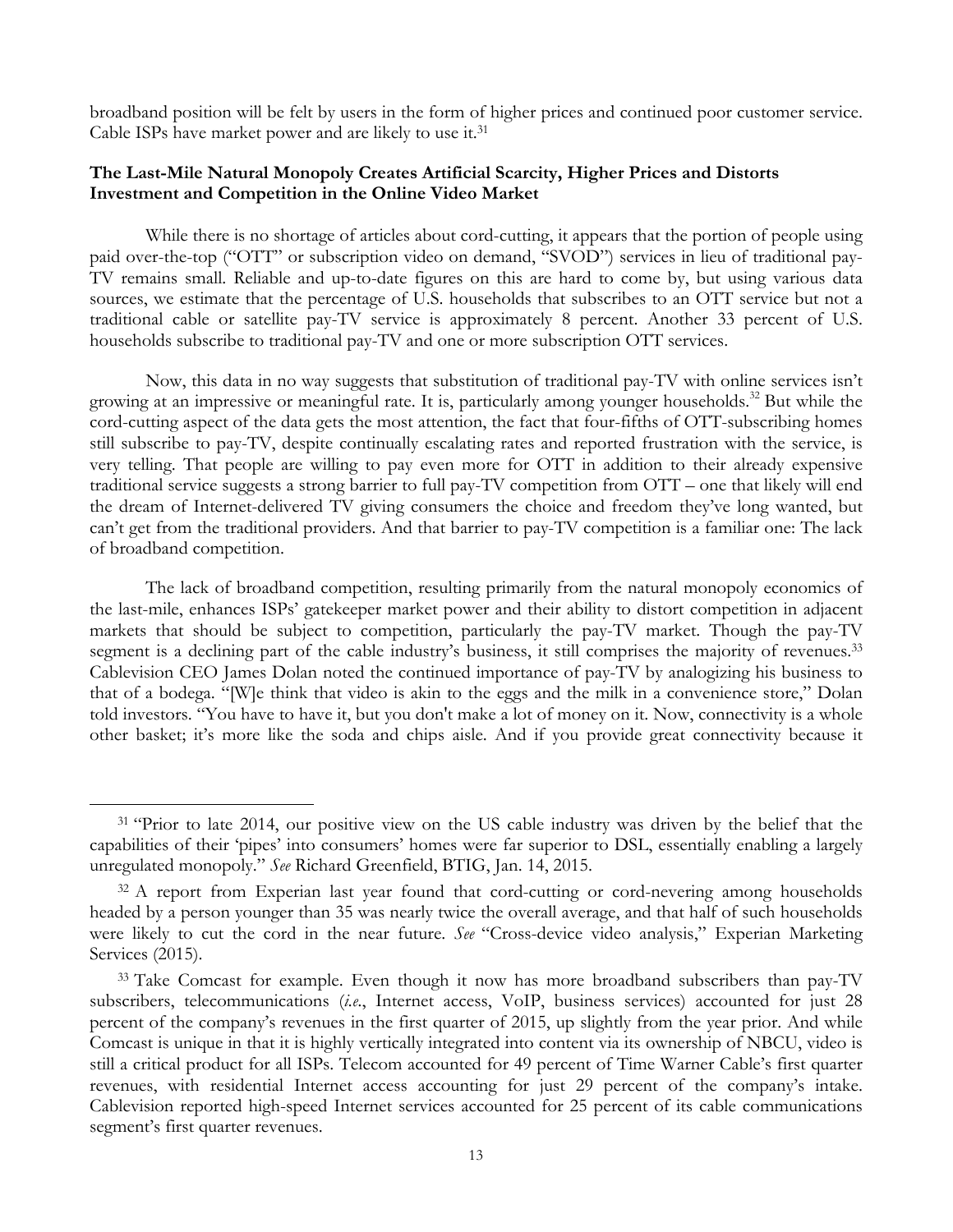provides great value to the consumer, you can differentiate yourself. And you can charge more. And the margins are good on it."<sup>34</sup>

The last part is an admission that policymakers would be wise to pay attention to, as it is an admission of market failure. It is well known to investment analysts that the broadband business is essentially a license to print money. Dolan himself estimated that the profit margins for broadband are some 7-times higher than those for pay-TV.<sup>35</sup> And while margins for pay-TV are in decline as programmers increase the fees they demand from cable companies, margins for broadband continue to grow.

These are not surprising results considering the realities of the cable industry's ISP and pay-TV businesses. On the ISP side, they have very low capital costs because they're offering broadband over networks that were largely constructed and paid for more than a decade ago. Their marginal costs on the ISP-side are nearly non-existent. And most important, cable broadband providers face almost no competitive pressures from other ISPs. However, things are different on the pay-TV side, where cable providers face competition from two satellite TV providers, as well as telco TV competition in about half the country. In pay-TV, the content owners hold substantial power, reaping the lion's share of the profits that once belonged to the cable distributors.

Cablevision's admission of the industry's monopoly pricing power in broadband is important, but Dolan's eggs and milk analogy for pay-TV reflects the reality that consumers still demand video, and they're far more likely to buy it from their broadband ISP in a bundle. Dolan's statement also reflects the reality that even though it is in decline, pay-TV is a must-offer service for ISPs. This is not simply because consumers are conditioned to buying their communications and media services in bundles. It is because pay-TV still brings in substantial revenues and cash-flow, something providers need to maintain their stock valuations (and for those companies that make them, dividend payments). The pay-TV part of the bundle also helps reduce churn by increasing switching costs, which in turn increases the value of the customer to the ISP and lowers its costs.<sup>36</sup> The bundle's inherent barrier to switching providers matters more and more, because an appreciable number of consumers are thinking broadband first and TV second, whereas before it was bundle only.<sup>37</sup>

Cord cutting is therefore a misnomer, because the "cord" cannot be cut. SVOD-only customers still need broadband, and the cable company is likely the only one offering that service. And as many

 $\overline{a}$ 

<sup>35</sup> *See* Rob Pegoraro, "Big Cable CEOs Insist Viewers Like Their Bundles, but the Tide Is Turning," *Yahoo! Tech*, May 7, 2015.

<sup>36</sup> *See, e.g.*, Prince, Jeffrey and Greenstein, Shane M., "Does Service Bundling Reduce Churn?" (April 2013), available at http://ssrn.com/abstract=1966221.

<sup>37</sup> Verizon CFO Fran Shammo noted this trend in a description of a trial the company conducted. "[W]e did a broadband test where we gave apartment goers – you could get much more speed and less TV, or a lot of TV and less speed. And the majority of the people took as much speed as they could get with less TV. So people want the speed of broadband to be able to consume their content through over-the-top or through the Web or through wireless. But they still enjoy watching certain programs; but they don't want to pay for all the channels if they are only watching 17 on average. And sometimes they are only willing – people only want sports. That's all they want." *See* Comments of Fran Shammo, Verizon Communications Inc., Chief Financial Officer, JPMorgan Global Technology, Media and Telecom Conference, May 19, 2015.

<sup>34</sup> Comments of Jim Dolan, Cablevision Systems Corporation, Director and CEO, Q1 2015 Cablevision Systems Corp. Earnings Call, May 4, 2015.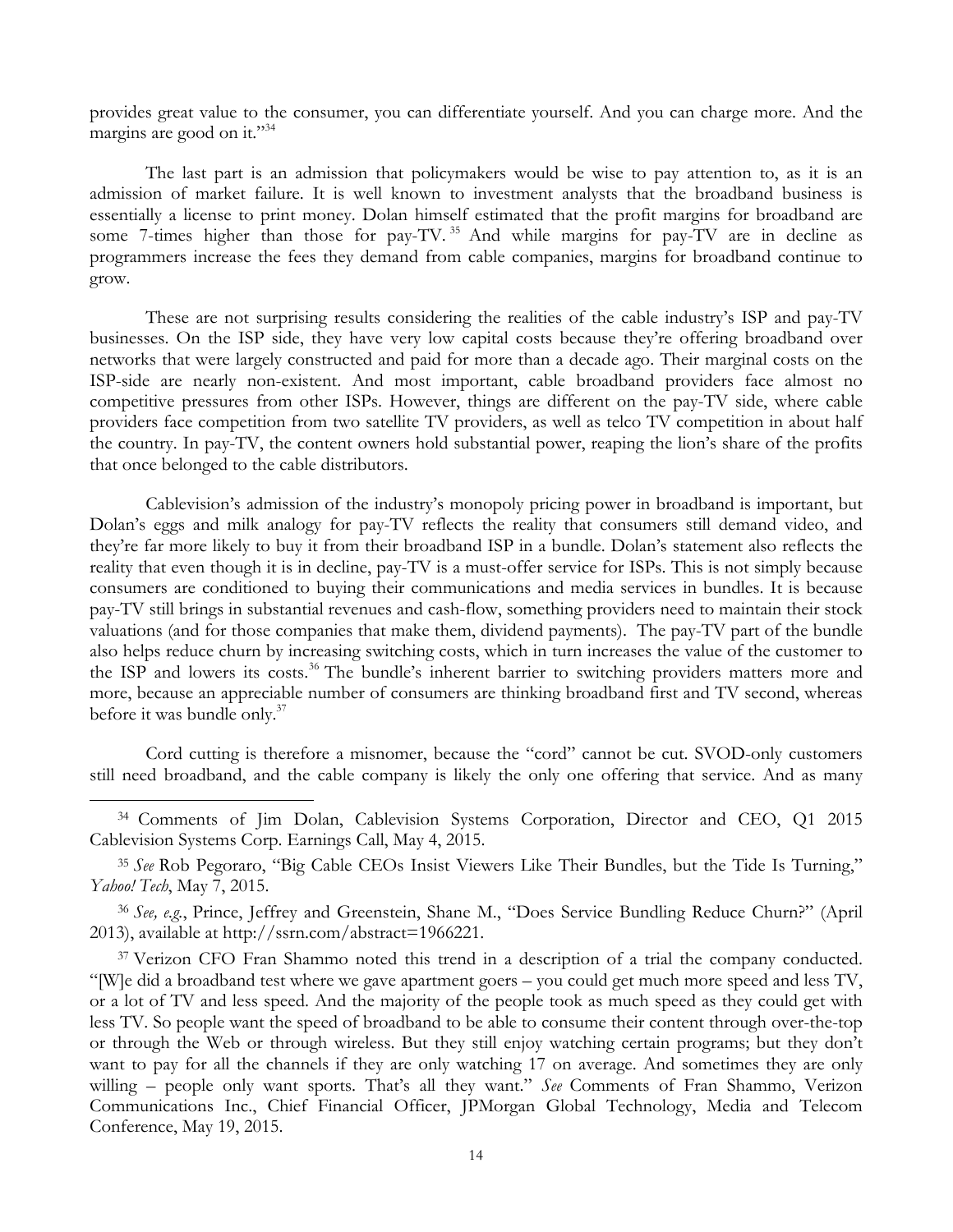customers fed up with traditional pay-TV have discovered, going over-the-top often offers no savings over the cable company's bundle. This is due to a system of hidden cross-subsidies that ultimately reduce innovation and competition.

This feature of the market becomes quite apparent through an examination of current standalone and bundled offerings. For most customers, adding their broadband company's TV package to their Internet service won't increase their monthly bill by much; adding TV to Internet service may in fact reduce the customer's price. Take Verizon for example: Its entry-level FiOS Internet service is \$55 per month (no contract, 25 Mbps symmetrical). If a customer adds the bare-bones local TV service (20+ channels), the price drops to \$50 per month, but the speed doubles to 50 Mbps *and* the customer gets HBO free for two years. If the customer does wish to purchase a larger bundle of cable channels, she can add the 65+ channel Custom "skinny bundle" service to her 25 Mbps Internet for a total price of \$60, or just \$5 more per month than Internet alone. If the customer wants the nearly 300 channels included in the base pay-TV service, the monthly price is \$85.38

Other companies play a similar game. Comcast markets its standalone 25 Mpbs downstream "Performance" Internet service for \$67 per month. But for \$45 per month, a customer can add to that 25 Mbps Internet service a TV package that includes HBO, local channels, and access to "Streampix," Comcast's online-video service. This is a promotional rate, but according to the fine print the price for year two is \$65, still lower than the cost of standalone Internet. If the customer wants the popular cable channels, she can purchase Comcast's 140-channel TV+Internet "Starter" package for \$80 per month, just \$13 more than broadband alone.<sup>39</sup>

At these price points, it's hard to fathom how a pure over-the-top multichannel video option like DISH's \$20 per month Sling TV can be a viable competitor to the traditional cable companies. The company that owns the broadband pipe has an advantage that no over-the-top competitor can match: it can charge a high price for broadband, since it faces almost no competition, and use those supracompetitive profits to cross-subsidize its low-margin TV service. This means even if a new OTT entrant is willing to operate at a near-altruistic profit margin, it still won't be able to beat the traditional cable company's pay-TV prices. OTT providers may be able to capture a small share of consumers fed up with the bloated bundles of channels they'll never watch, but the fact that major providers are offering similar packages for less than the cost of standalone broadband suggests the incumbents can fend of competition at the low-end too.

The ability of ISPs to cross-subsidize TV with broadband profits, and offer an "always-on" nohassle pay-TV service, is a near-insurmountable barrier to true video competition – a fact increasingly recognized by those who want to take on the traditional cable providers. DirecTV CEO Mike White recently told analysts asking about the future of satellite TV companies and their prospects in the OTT market that "[i]t's not at all clear to me that just an over the top product is going to be all that attractive financially a proposition, if you're not selling broadband  $\dots$ ."<sup>40</sup> Mr. White's statement reflects the reality that the lack of competition in the broadband market is not only hurting broadband customers, it is holding back competition in the video markets.

<sup>38</sup> Offers for new FiOS customers, as shown on Verizon's website, accessed May 2015.

<sup>39</sup> Offers for new Xfinity customers, as shown on Comcast's website, accessed May 2015.

<sup>40</sup> Comments of Mike White, The DIRECTV Group, President and CEO, Q1 2015 DIRECTV Group Earnings Call, May 5, 2015.